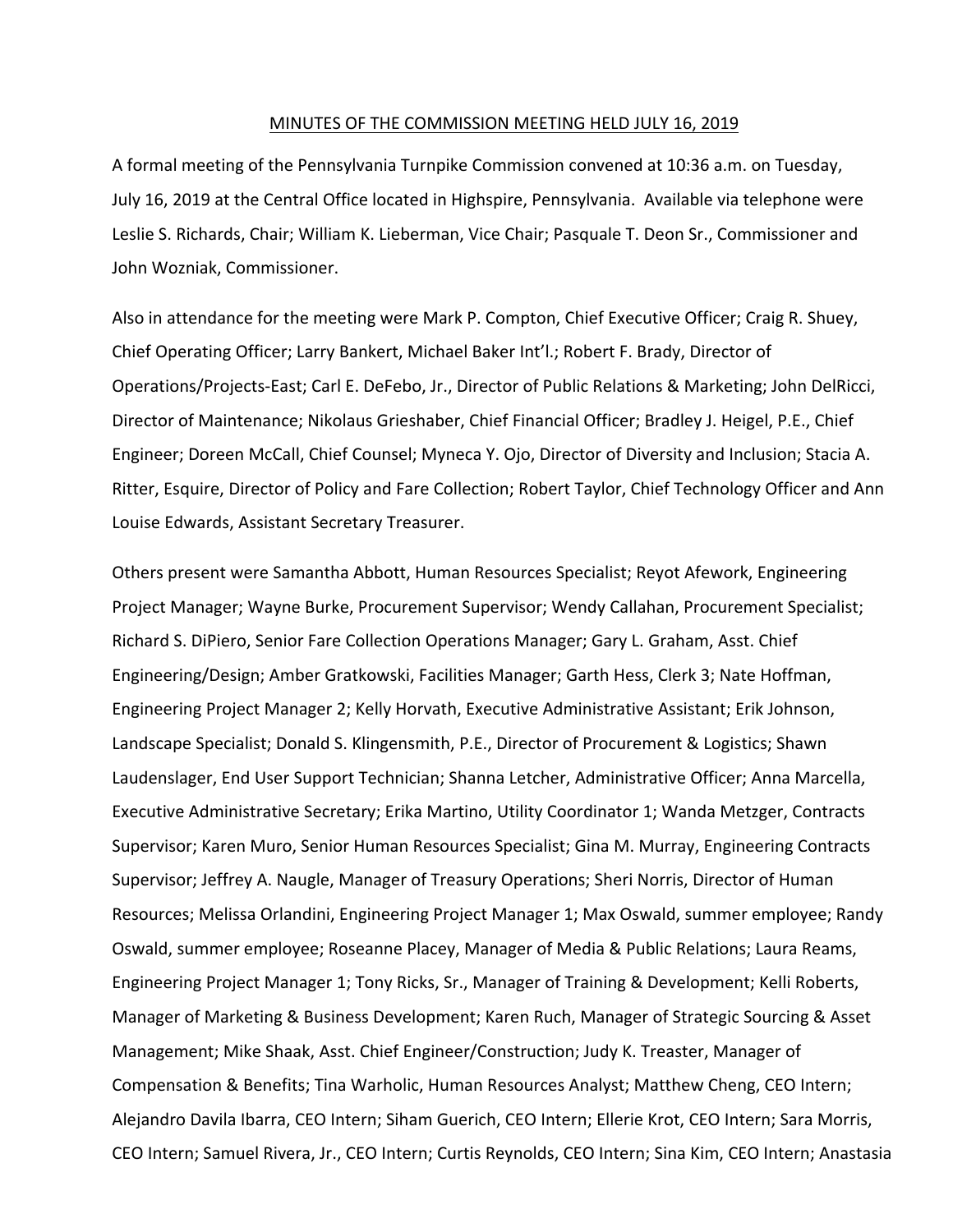Wardhana, CEO Intern; Steve Barber, Michael Baker Int'l; Eric Madden, JMT; Paul McNamee, KCI; Jill Bolt, T.Y. Lin; Rabindra Mallik, Mallik Engineering; Jon Livingston, Jacobs; David Azzato, TPD; Nolan Ritchie, PA Senate; Jason Gerard, PA Senate; Len Smith, STV; Kyle Wagonseller, PA House; Joan Danko, Parker Phillips; Kristi Reichard, AMT; Mike Gross, Wallace Montgomery; Casey Waller, Bravo Group; Sean Connolly, Bravo Group; and Bennett Leckrone, PennLive.

### $\bullet^{\bullet}_{\bullet} \bullet$

Mrs. Edwards led the Commissioners, staff and visitors in the Pledge of Allegiance.

 $\cdot$ 

The Assistant Secretary Treasurer, Ann Louise Edwards, called the roll and declared a quorum available.

❖

### SUNSHINE ANNOUNCEMENT

The Commissioners met in Executive Session prior to today's Formal Agenda Session to consider matters of Personnel, which included new hires, terminations and vacancies.

The Commissioners also engaged in non‐deliberative, informational discussions regarding various actions and matters, which have been approved at previous public meetings.

 $\bullet^{\bullet}_{\mathbf{a}^{\bullet}}$ 

### PUBLIC COMMENT

Mrs. Edwards: The public is welcome to address the Commission regarding items listed on the Agenda or other items not listed on the Agenda that are within the Commission's authority or control. In order to conduct an orderly and effective meeting, all persons wishing to address the Commission should have signed in a requested time to speak. If you have not done so, you are invited to do so at this time.

There were no requests to address the Commission.

 $\bullet \bullet$ 

### MINUTES OF THE MEETING

Motion‐That the Minutes of the meeting held July 2, 2019 be approved and filed as submitted‐was made by Commissioner Wozniak, seconded by Commissioner Deon, and passed unanimously.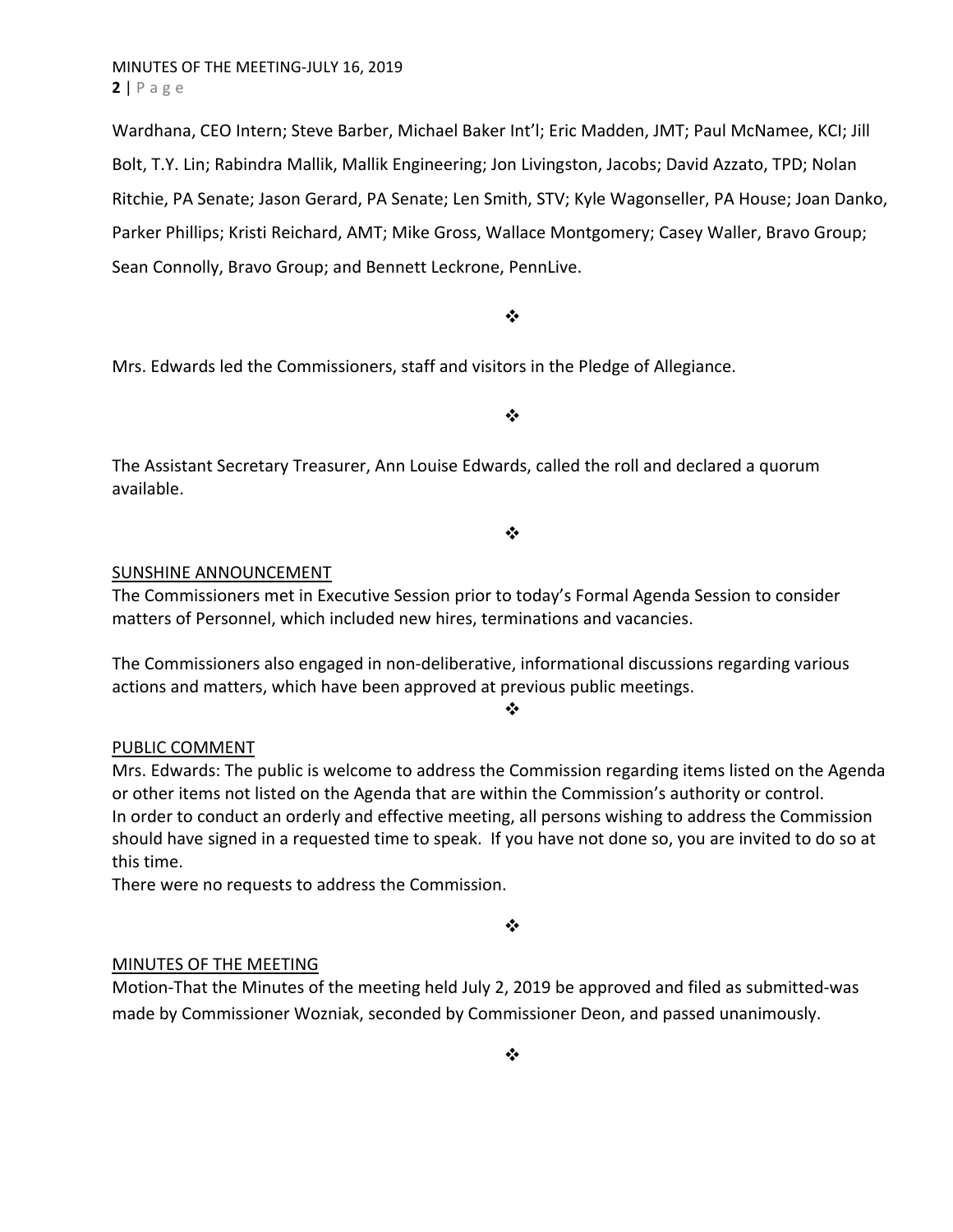### MINUTES OF THE MEETING‐JULY 16, 2019 **3** | Page

### COMMUNICATIONS

Motion‐That the Commission approves the memos received from the Chief Counsel and the Director of Procurement and Logistics‐was made by Commissioner Wozniak, seconded by Commissioner Deon, and passed unanimously.

❖

### PERSONNEL

Motion‐That the Commission approves the Personnel as submitted‐was made by Commissioner Wozniak, seconded by Commissioner Deon, and passed unanimously.

 $\cdot$ 

### UNFINISHED BUSINESS

No Unfinished Business to consider.

❖

### NEW BUSINESS

### CHANGE ORDERS & FINAL PAYMENT

Motion‐That the Commission approves the Change Orders and Final Payment for the items listed in memos "a" through "c":

- a. Change Order #5 and Final Payment for Contract #A‐031.00T001‐3‐05 for the replacement of Bridge NB‐165 at MP A33.88 with Allan Myers, L.P., for an increase of \$303,548.45 to balance items to actual work completed, changes for erosion control, pavement markings, resolution of disputed items, and a 99‐day time extension due to utility delays; for a final contract value of \$8,105,225.98 and final payment due to the contractor of \$303,548.45;
- b. Change Order #1 for Contract #EN‐00231‐03‐04 for bridge repairs between MP 236.22 and MP 358.11 with J.P.S. Construction Co., Inc., for an increase of \$750,000.00 due to a large number of work authorizations issued to maintain the structures in a reasonable condition; for a revised notto‐exceed amount of \$2,250,000.00;
- c. Change Order #15 for Contract #S‐006.00X002‐3‐08 for construction of the Southern Beltway, Section 55B, MP S11.17 to MP S14.31 with Joseph B. Fay Co., for a 134‐day time extension for delays encountered due to landslide that needed to be excavated and replaced with a rock embankment.

‐was made by Commissioner Wozniak, seconded by Commissioner Deon, and approved unanimously.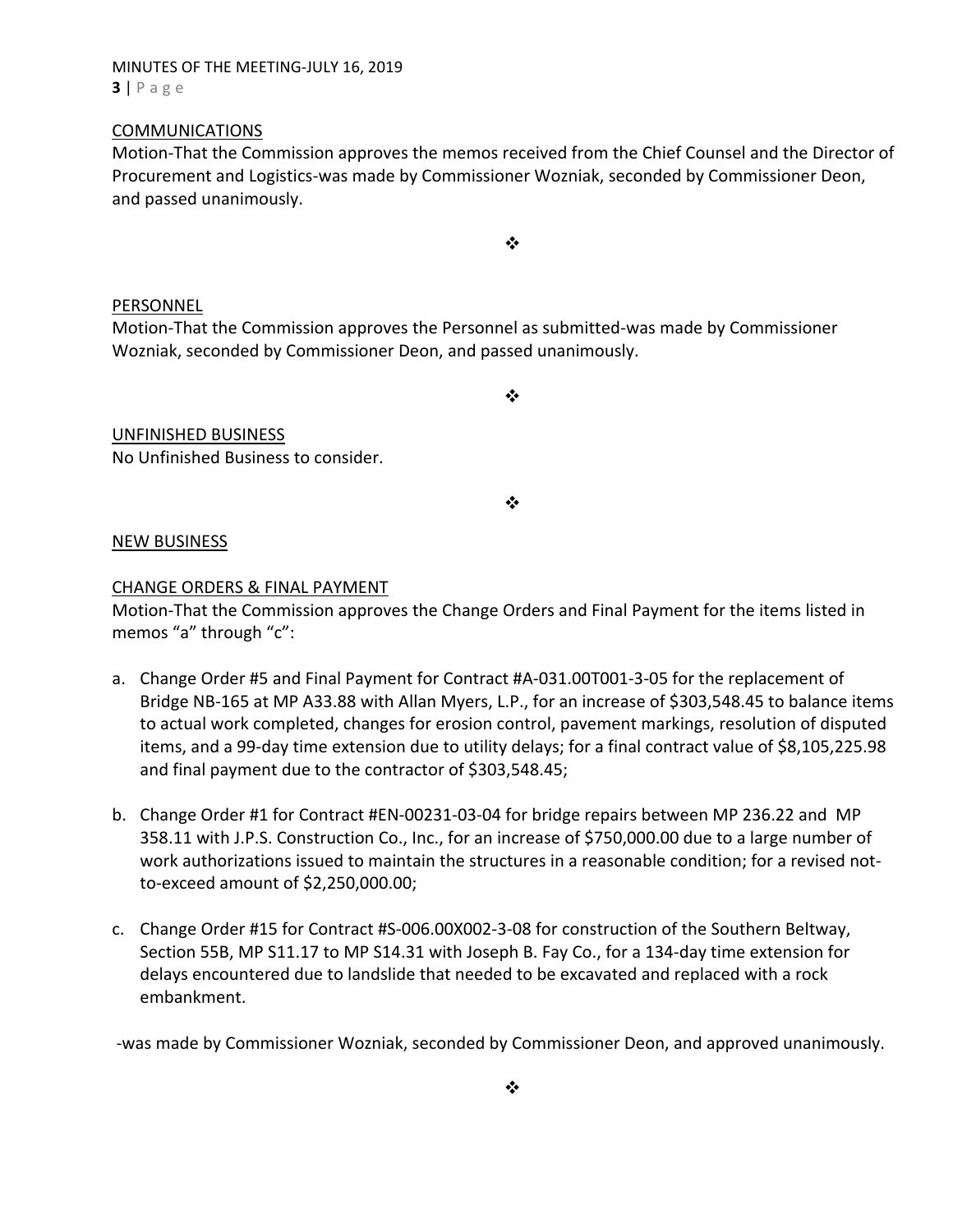### MINUTES OF THE MEETING‐JULY 16, 2019 **4** | Page

### AGREEMENT

Motion‐That the Commission approves the negotiation and execution of the Amendment to our agreement with Prudential for Accidental Death & Dismemberment insurance; exercising the option to renew the agreement for an additional year (January 1, 2020 – December 31, 2020); at an approximate cost of \$6,500.00‐was made by Commissioner Wozniak, seconded by Commissioner Deon, and passed unanimously.

❖

### RIGHT‐OF‐WAY REQUEST

Motion-That the Commission approves the Right-of-Way Requests for the items listed in memos "a" through "f":

- a. Settlement of Right‐of‐Way #14S220 (Lebanon Village Condominium; Karen S. Bajus), a total take parcel necessary for construction of the Mon/Fayette Expressway, Rt. 51 to I‐376, by authorizing payment of \$3,000.00 representing the balance of the settlement funds owed payable to Babst, Calland, Clements & Zomir, PC, escrow agent; authorize the appropriate Commission officials to execute the Settlement Agreement and General Release as reviewed and approved the by Legal Department; authorize the payment of additional statutory damages as calculated by the Right‐of‐ Way Administrator and approved by the Chief Counsel; and payment of the settlement funds to the property owner is contingent upon the execution and delivery of the Settlement Agreement and General Release;
- b. Acquisition of Right‐of‐Way #14S420 (Walter L. & Brenda L. Star), a total take parcel necessary for construction of the Mon/Fayette Expressway, Rt. 51 to I‐376, by authorizing payment of \$97,338.85 representing fair market value, pro‐rated taxes and recording fees to Closure Settlement, LLC, escrow agent; authorize the appropriate Commission officials to execute the Agreement of Sale and other documents that may be required for closing; authorize the payment of additional statutory damages as calculated by the Right‐of‐Way Administrator and approved by the Chief Counsel; and payment of fair market value to the property owners is contingent upon the delivery of a deed as prepared by the Legal Department;
- c. Acquisition of Right‐of‐Way #12034‐RA‐1 (Julie Taylor a/k/a Julie Lynn Soterin), a total take parcel necessary for the Beaver River Bridge replacement project, by authorizing payment of \$130,568.56 representing fair market value, pro‐rated taxes, and recording fees to Tri‐State Paralegal Service, LLC, escrow agent; authorize the appropriate Commission officials to execute the Agreement of Sale and other documents that may be required for closing; authorize the payment of additional statutory damages as calculated by the Right‐of‐Way Administrator and approved by the Chief Counsel; and payment of fair market value to the property owner is contingent upon the delivery of a deed as prepared by the Legal Department;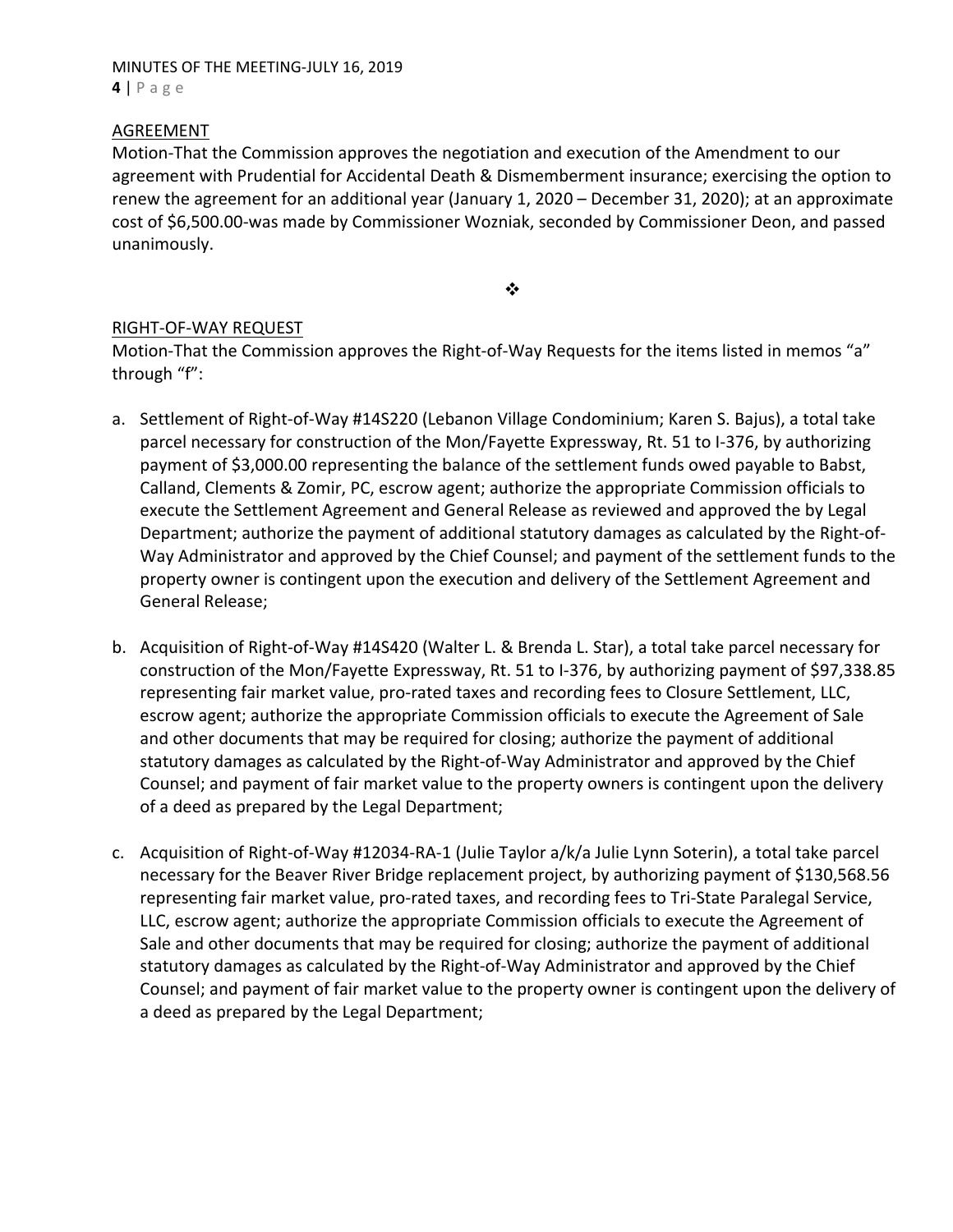## MINUTES OF THE MEETING‐JULY 16, 2019

**5** | Page

- d. Acquisition of Right‐of‐Way #7209‐A (Thomas E. Donahue), a partial take parcel necessary for the total reconstruction and widening project from MP A38.00 to MP A44.00, by authorizing payment of \$50,735.45 representing fair market value and pro‐rated taxes to Thomas E. Donahue; authorize the appropriate Commission officials to execute the Agreement of Sale and other documents required for closing; authorize the payment of additional statutory damages as calculated by the Right‐of‐Way Administrator and approved by the Chief Counsel; and payment of the fair market value to the property owner is contingent upon the delivery of a deed as prepared by the Legal Department;
- e. Acquisition of Right‐of‐Way #1A164‐G (Dorothy J. Elliot), a partial take parcel necessary for the Donegal Slide remediation project at MP 90.20, by authorizing payment of \$12,169.50 representing fair market value, pro‐rated taxes and residential fixed move fee to Dorothy J. Elliot; also authorize payment of \$500.00 representing payment for electrical work to Korey Geary Electric; authorize the appropriate Commission officials to execute the Agreement of Sale and other documents that may be required for closing; authorize payment of additional statutory damages as calculated by the Right‐of‐Way Administrator and approved by the Chief Counsel; and payment of fair market value to the property owner is contingent upon her delivery of a deed as prepared by the Legal Department;
- f. Acquisition of Right‐of‐Way #14S258 (Raymond A. Williams), a total take parcel necessary for construction of the Mon/Fayette, Rt. 51 to I‐376, by authorizing payment of \$162,921.21 representing fair market value, pro‐rated taxes and recording fees to Arrow Land Solutions, LLC, escrow agent; authorize the appropriate Commission officials to execute the Agreement of Sale and other documents that may be required for closing; authorize payment of additional statutory damages as calculated by the Right‐of‐Way Administrator and approved by the Chief Counsel; and payment of fair market value to the property owner is contingent upon his delivery of a deed as prepared by the Legal Department.

‐was made by Commissioner Wozniak, seconded by Commissioner Deon, and passed unanimously.

# ADVERTISING

Motion-That the Commission approves advertising for the items listed in memos "a" and "b":

a. Drilling contract for subsurface boring, sampling and testing services (open-end) from MP 247.30 to the Delaware River Bridge and on the Northeast Extension;

 $\bullet \bullet$ 

b. Two (2) architectural firms to perform design services for the reconstruction of the New Cumberland (one firm) and Harrison City (one firm) maintenance facilities.

‐was made by Commissioner Wozniak, seconded by Commissioner Deon, and passed unanimously.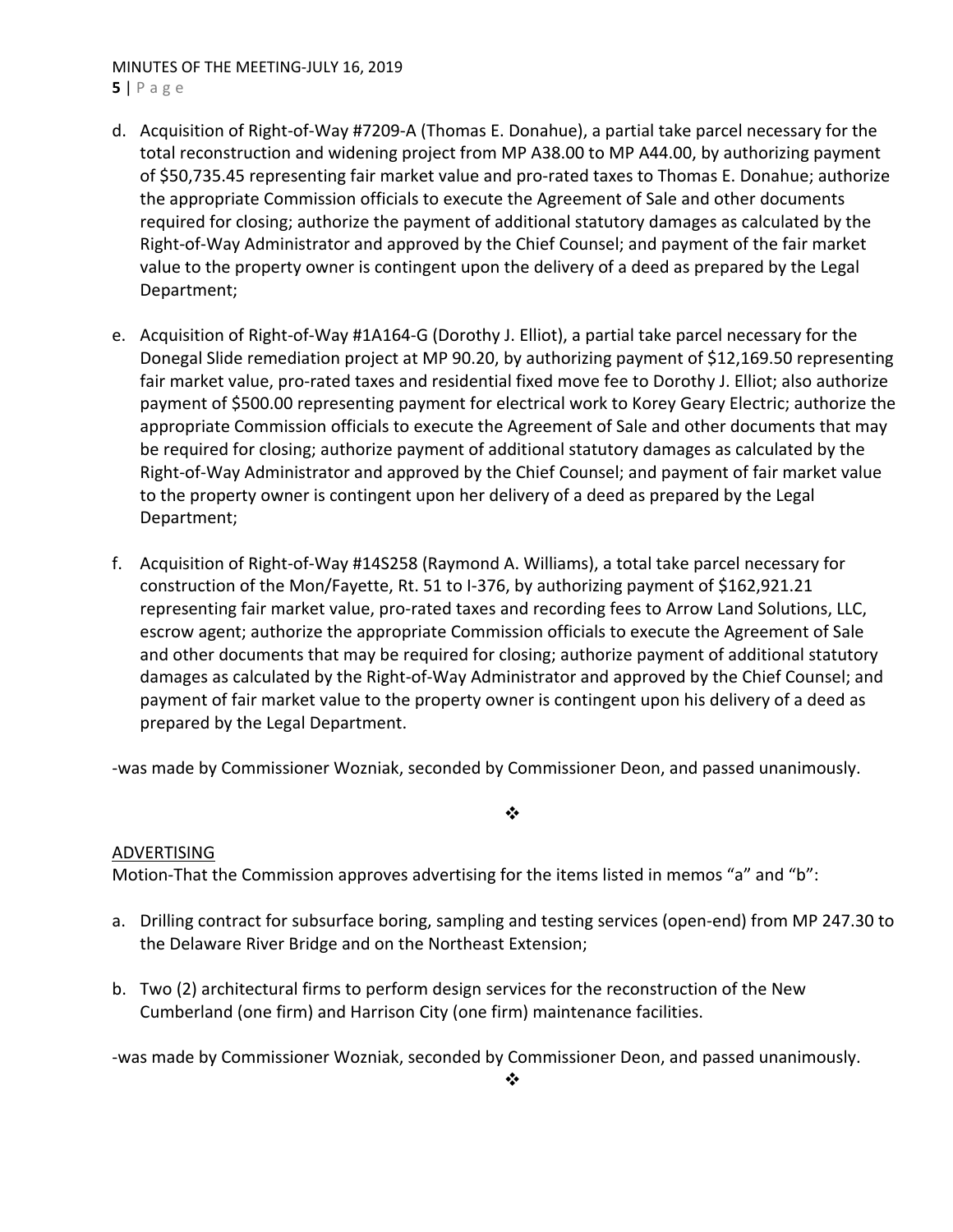### MINUTES OF THE MEETING‐JULY 16, 2019 **6** | Page

### PURCHASE ORDERS

Motion‐That the Commission approves the Award of Bids, Change Orders and Issue Purchase Orders for the items listed in memos "a" and "b":

- a. Change Order for the post sleeves contract with Arrow Safety Device Company, for the replacement of sign sleeves and delineation anchors; at a cost of \$100,000.00;
- b. Sodium chloride, partial re-bid (August 2019 July 31, 2020), to the lowest responsive and responsible bidders:

| Morton Salt, Inc.           | 500,000.00     | <b>Newville</b>                                        |
|-----------------------------|----------------|--------------------------------------------------------|
| American Rock Salt Co., LLC | 1,600,000.00   | Gibsonia, Jeff. Hills, Allegheny Tunnel, Sideling Hill |
| TOTAL AWARD:                | \$2,100,000.00 |                                                        |
| Plus Contingency:           | 525,000.00     |                                                        |
| <b>TOTAL APPROVAL:</b>      | \$2,625,000.00 |                                                        |

‐was made by Commissioner Wozniak, seconded by Commissioner Deon, and passed unanimously.

 $\mathbf{r}^{\bullet}_{\mathbf{a}^{\bullet}}$ 

### AWARD OF CONTRACTS

Motion‐That the Commission approves the Award of Contracts for the items listed in memos "a" and "b":

- a. Contract #T‐186.20S004‐3‐02 for the rehabilitation of the Tuscarora Tunnel and Bridges B‐561 and B‐562 between MP 185.89 and MP 187.49; to the lowest responsive and responsible bidder, Mosites Construction Company; at a not-to-exceed amount of \$109,977,777.00 and a contingency of \$5,000,000.00;
- b. Contract #T‐355.00P002‐3‐06 for the replacement of Bridge DB‐242 at MP 355.62, to the lowest responsive and responsible bidder, Allan Myers, L.P.; at a not‐to‐exceed amount of \$11,111,555.00 and a contingency of \$500,000.00.

‐was made by Commissioner Wozniak, seconded by Commissioner Deon, and passed unanimously.

❖

### TOLL INCREASE

Motion‐That the Commission approves the proposed 2020 annual toll increase of 6% for E‐ZPass, cash and Toll‐By‐Plate (TBP) passenger and commercial vehicles systemwide, where these payment options currently exist, effective January 2020 except for the following cashless tolling locations: Amos K. Hutchinson (AKH), Gateway and Beaver Valley Expressway (BVE). At these locations, implement the toll increase and establish TBP toll rates as recommended effective in October 2019 at the time of cashless tolling conversion of AKH and Gateway. Although BVE previously converted to cashless tolling, no toll increases were implemented for TBP at that time‐was made by Commissioner Wozniak, seconded by Commissioner Deon, and passed unanimously.